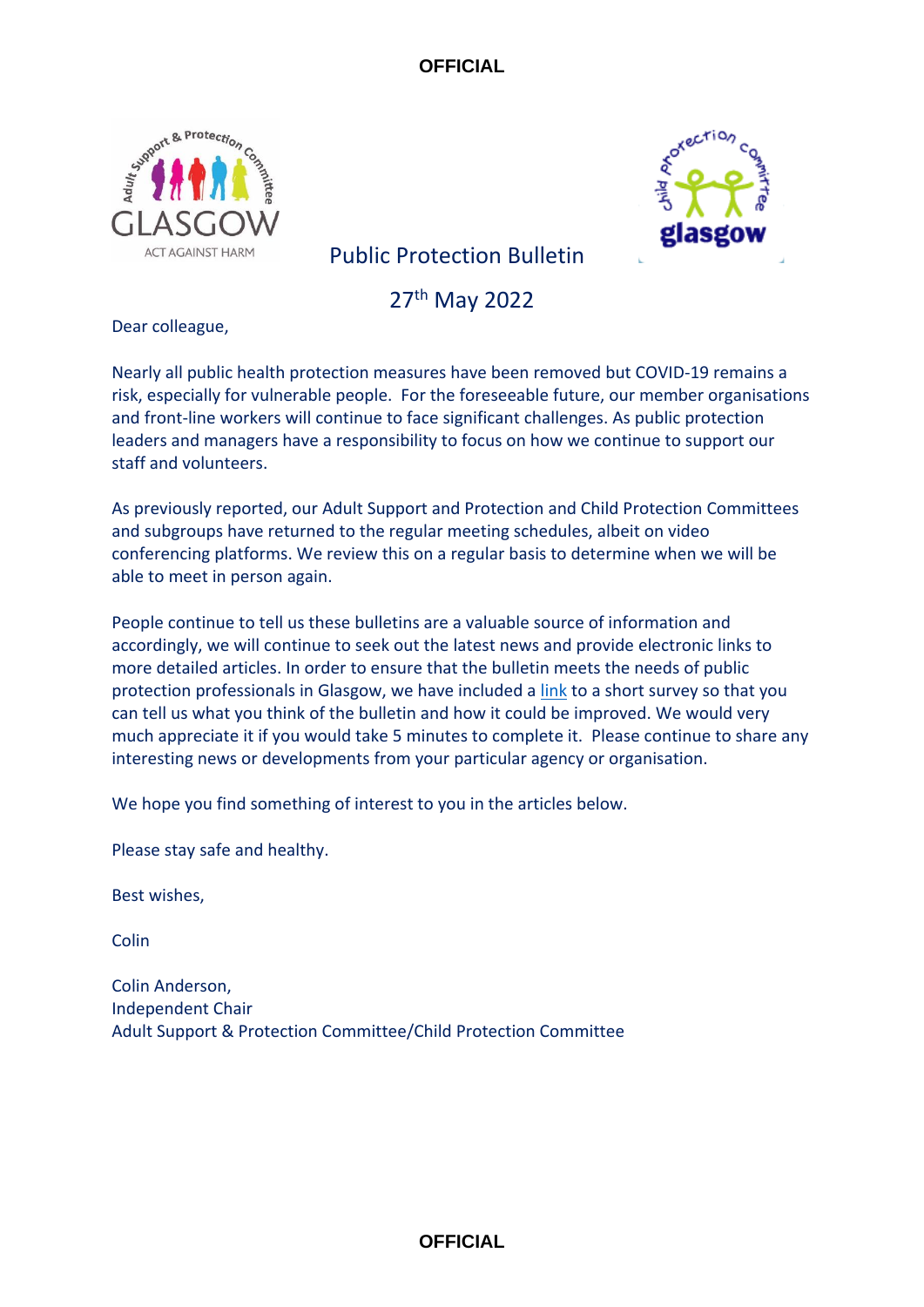## **Glasgow Public Protection Committees**

## [Glasgow Public Protection Committees Bulletin Survey](https://www.smartsurvey.co.uk/s/C6WBPK/)

To ensure that the bulletin continues to meet the needs of public protection professionals in Glasgow, we have designed a short survey so that you can tell us what you think of the bulletin and how it could be improved. We would very much appreciate it if you would take 5 minutes to complete it.

## **COVID – 19**

[Living with Dementia Under COVID-19 Restrictions: Coping and Support Needs Among](https://www.cambridge.org/core/services/aop-cambridge-core/content/view/D7EBD035B82FF4E1AA0D797AABBBC424/S0144686X21001719a.pdf/living_with_dementia_under_covid19_restrictions_coping_and_support_needs_among_people_with_dementia_and_carers_from_the_ideal_cohort.pdf)  [People with Dementia and Carers from the IDEAL Cohort](https://www.cambridge.org/core/services/aop-cambridge-core/content/view/D7EBD035B82FF4E1AA0D797AABBBC424/S0144686X21001719a.pdf/living_with_dementia_under_covid19_restrictions_coping_and_support_needs_among_people_with_dementia_and_carers_from_the_ideal_cohort.pdf)

Stringent social restrictions imposed during 2020 to counter the spread of the COVID-19 pandemic could significantly affect the wellbeing and quality of life of people with dementia living in the community and their family carers. This study explores the impact of COVID-19 restrictions on people with dementia and family carers in England and considered how negative effects might be mitigated.

#### [Are Visits Allowed?](doi:10.1017/S0144686X21001719)

An article that explores the impact of COVID-19 on care provision and visits in care homes from staff and family members' perspectives.

[COVID-19 Mental Health Transition and Recovery Plan -](https://www.gov.scot/publications/mental-health-scotlands-transition-recovery/) Children and Young People's Mental [Health: Impact Assessment](https://www.gov.scot/publications/mental-health-scotlands-transition-recovery/)

A children's rights and wellbeing impact assessment which addresses the commitments made in the Coronavirus (COVID-19): mental health - transition and recovery plan and encapsulates the work of multiple policy areas which address children and young people's mental health.

## **Children, Young People & Education**

#### [Introduction to children's rights: training tool](https://www.gov.scot/publications/childrens-rights-wellbeing-impact-assessments-crwia-training-tool/)

Scottish Government training resource relating to children's rights and the children's rights and wellbeing impact assessment (CRWIA).

#### Improving the Quality of Decision Making [and Risk Assessment in Children's Social Care](https://whatworks-csc.org.uk/research-report/improving-the-quality-of-decision-making-and-risk-assessment-in-childrens-social-care-a-rapid-evidence-review/)

A rapid review of the body of work focussing on the quality of decision making and risk assessment for children referred to statutory children's social care services.

#### [Educational and Health Outcomes of Schoolchildren in Local Authority Care in Scotland](https://doi.org/10.1371/journal.pmed.1003832)

A study that aimed to compare educational and health outcomes for looked after children with peers, adjusting for sociodemographic, maternity, and comorbidity confounders.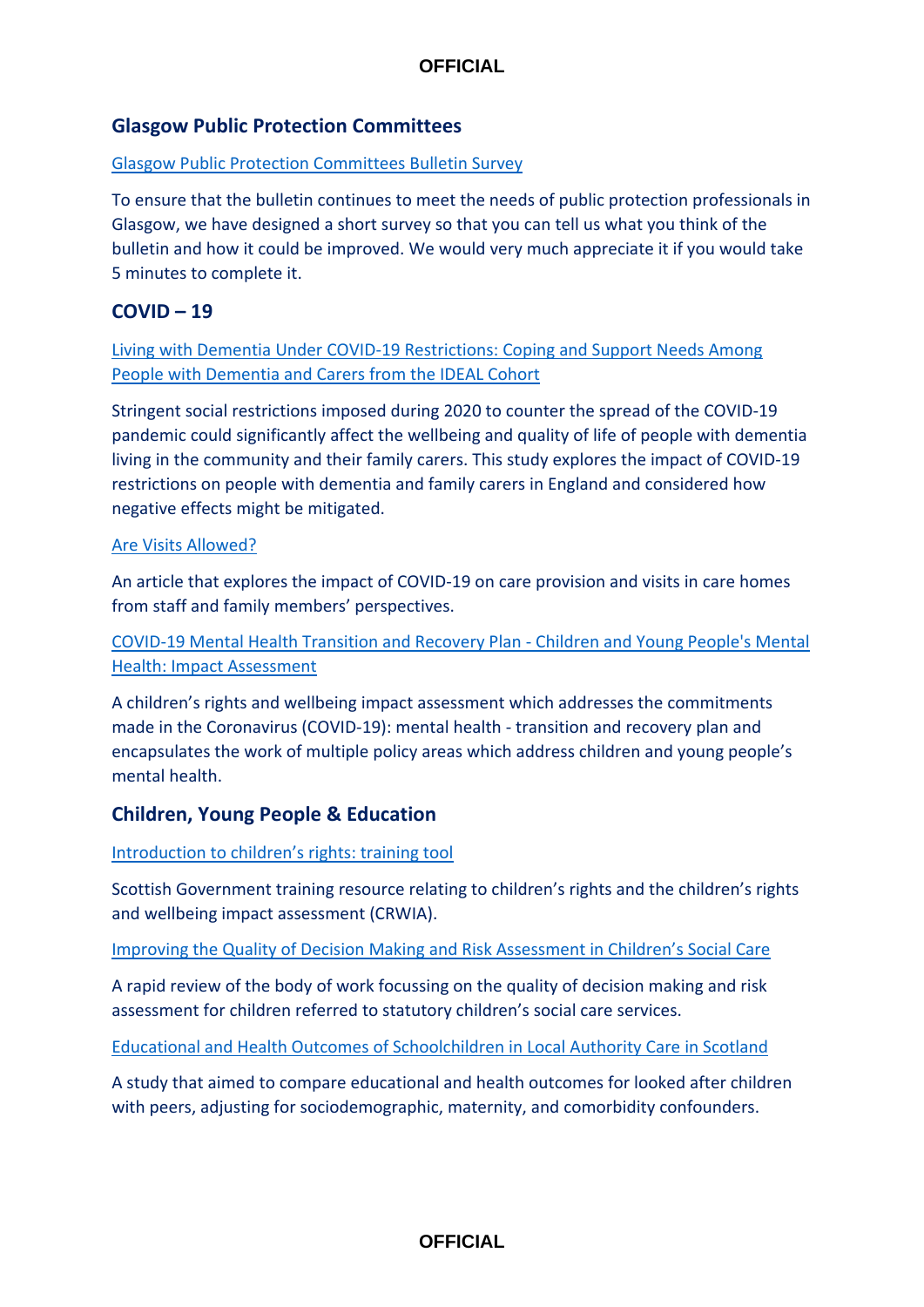## [Family Nurse Partnership: 10 year analysis](https://www.gov.scot/publications/family-nurse-partnership-10-year-analysis/)

To mark the first ten years of the Family Nurse Partnership in Scotland, the Scottish Government have undertaken a review of data from the programme over this time.

### [Children's Care and Justice Bill consultation on policy proposals](https://consult.gov.scot/children-and-families/childrens-care-and-justice-reforms/)

The Scottish Government has launched a consultation covering potential legislative reforms to promote and advance the rights of children in the care and justice systems and people who have been harmed, including views on matters such as the Children's Hearings System, the criminal justice system, secure care and the age of criminal responsibility. The consultation will be open until 22 June this year.

[Further Evidence on the Extent and Time Course of Repeat Missing Incidents Involving](doi:10.1177/0032258X211052900)  [Children](doi:10.1177/0032258X211052900)

This study examines the extent and time course of repeat missing incidents involving children.

## [Too Little, Too Late: Early Help and Early Intervention Spending in England](https://media.actionforchildren.org.uk/documents/Too_Little_Too_Late_Report_Final.pdf)

The Action for Children report analyses information from 131 English local authorities. Findings include: 517,000 children received targeted early help support in 2019/20; there are an estimated 60,000 missed opportunities to offer early help every year; and there is significant variation between local authorities in the provision of early help services

### [Herefordshire Council social services separated twins despite expert warnings](https://www.bbc.co.uk/news/uk-england-hereford-worcester-61434785)

Twins were wrongly split up for adoption after social workers altered an expert report warning of the harm of separation.

## [CEN's New Turas eLearning Modules](https://www.cen.scot.nhs.uk/cens-new-turas-elearning-modules-now-available/)- Now Available

Scotland's Children with Exceptional Needs (CEN) Network has launched a suite of Turas eLearning modules to help support healthcare professionals in all fields who encounter children and young people to understand more about the lived experience of those they care for.

# **Disability**

## [Ending poverty and removing barriers to work for disabled people in Glasgow beyond Covid](https://mailchi.mp/gdaonline/ending-poverty-and-removing-barriers-to-work-for-disabled-people-in-glasgow-beyond-covid-19?e=10c2c64eb3)

The Disability Workstream of Glasgow Social Recovery Taskforce was co-designed with public agencies and the Glasgow DPO Network (Glasgow Disabled Peoples' Organisations). With support provided by Dr Richard Brunner, a researcher from University of Glasgow's Centre for Disability Research, the Disability Workstream has launched a new report Ending poverty and removing barriers to work for disabled people in Glasgow beyond Covid-19.

## [Home Modifications and Disability Outcomes](https://www.sciencedirect.com/science/article/pii/S2666776222000904?via%3Dihub)

The findings from a longitudinal study of older adults living in England.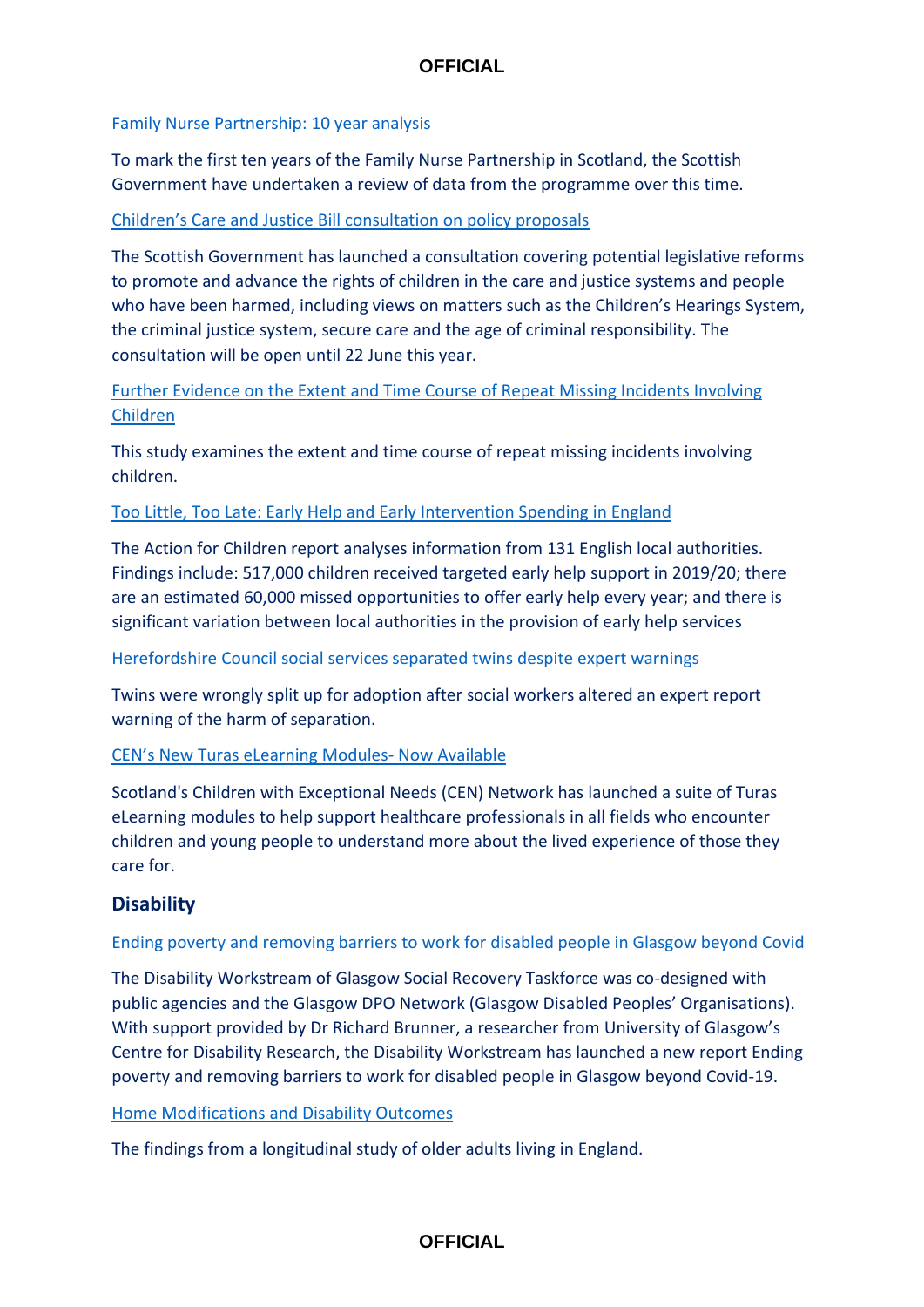# **Autism, ADHD & Learning Difficulties**

#### [Calm With Horses?](https://pubmed.ncbi.nlm.nih.gov/35403450/)

A systematic review of animal-assisted interventions for improving social functioning in children with autism.

#### [Building Blocks](https://www.scld.org.uk/scld-launches-early-years-report/)

A report which explores the barriers and facilitators to early learning and childcare provision for children with learning disabilities in Scotland.

## **Mental Health**

[Factors Associated with Treatment Uptake, Completion, and Subsequent Symptom](https://doi.org/10.1016/j.invent.2022.100506)  [Improvement in a National Digital Mental Health Service](https://doi.org/10.1016/j.invent.2022.100506)

A study that examined the effect of patient characteristics, in particular, self-reported psychosocial difficulties, on the uptake of digital mental health services.

#### [All the Lonely People](https://www.mentalhealth.org.uk/campaigns/mental-health-awareness-week#:~:text=Our%20new%20report%2C%20)

In response to the theme for this year's Mental Health Week, this report by the Mental Health Foundation explores what it's like to be lonely.

## **Older People & Dementia**

#### [Research in Practice Dementia Resources](https://www.researchinpractice.org.uk/adults/news-views/2022/may/enabling-people-living-with-dementia-to-lead-research/?utm_source=Non-Partner+bulletin&utm_campaign=da4b9313c0-Non_partner_May_22&utm_medium=email&utm_term=0_4146f9bdbb-da4b9313c0-38104929)

To support Dementia Action Week research in Practice have brought together a range of resources to support working with people living with dementia.

## **Carers**

#### [Young Carers, Mental Health and Psychosocial Wellbeing](https://pubmed.ncbi.nlm.nih.gov/34753209/)

A synthesis, based on RAMESES realist protocols, that aims to increase clarity concerning how and why the mental and psychosocial health impacts of caring for a family member vary for different children.

#### [Supporting People Who Provide Unpaid Care for Adults with Health or Social Care Needs](https://www.nice.org.uk/Media/Default/About/NICE-Communities/Social-care/quick-guides/supporting-adult-carers-quick-guide.pdf)

This quick guide, aimed at social care practitioners, highlights some of the ways support can be provided. These include offering training and advice, support to remain in work, training or education, and regular breaks.

## **Housing & Homelessness**

#### [Hitting Brick Walls](https://www.justforkidslaw.org/news/just-kids-law-calls-government-protect-young-care-leavers-homelessness-stronger-safeguards)

A report that calls for stronger safeguards to protect young care leavers from homelessness.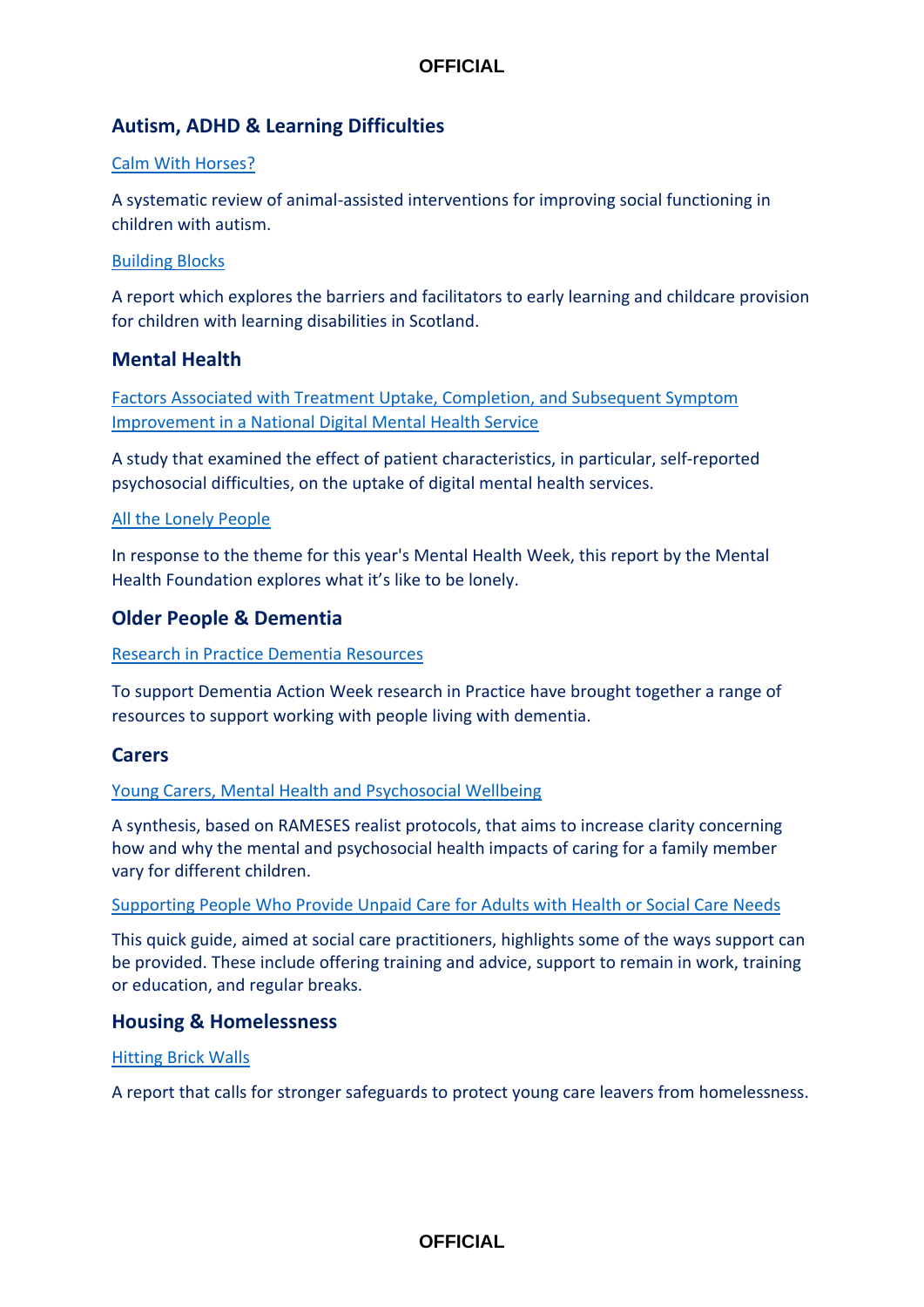# **Substance Use & Addictions**

#### [Alcohol and drug use and trauma-informed practice: companion document](https://www.improvementservice.org.uk/__data/assets/pdf_file/0015/31029/Alcohol-and-Drug-Use-Trauma-Companion-Pack.pdf)

This document is designed to support all professionals working with people affected by alcohol/drug use and/or their families and aims to strengthen awareness and understanding about trauma-informed practice.

[National Naloxone Programme Scotland: Annual Monitoring Report 2019/20 and 2020/21](https://publichealthscotland.scot/publications/national-naloxone-programme-scotland-annual/national-naloxone-programme-scotland-monitoring-report-201920-202021/)

This release by Public Health Scotland presents information on the number of take-home naloxone (THN) kits issued by the National Naloxone Programme in Scotland. 22,366 THN kits were issued in Scotland in 2020/21, an increase of 67% from 2019/20 (13,414).

# **Equality & Poverty**

## [International comparisons of life expectancy](https://www.health.org.uk/evidence-hub/health-inequalities/international-life-expectancy)

Devastating new data analysis from the Health Foundation has revealed – on the starkest measure – that for many women in England, life expectancy for women in the poorest parts is less than the overall life expectancy for women in every OECD country in the world besides Mexico.

## **Gender Based Violence**

#### [A tale of two femicides -](https://www.bbc.co.uk/news/world-europe-60648239) and media bias

The media prefers some female murder victims to others - one killing gets blanket coverage, while another is quickly dismissed. But crimes of femicide - when a woman is killed because of her gender - may at least be counted more accurately, if the UN can persuade countries to use a new, expanded framework for identifying cases.

#### Scottish Women's Rights Centre - [Know your rights: the criminal justice process](https://www.scottishwomensrightscentre.org.uk/news/news/know-your-rights-the-criminal-justice-process/)

This blog provides some brief information about what you should expect from the criminal justice process as a survivor of gender-based violence, and explains your rights as set out in the Scottish Government's **[Victims' Code for Scotland](https://www.mygov.scot/victims-code-for-scotland)**.

# **Refugees, Asylum, Trafficking and Immigration**

[Lifting 'no recourse' conditions for migrants would lead to greater social an](https://blogs.lse.ac.uk/socialpolicy/2022/03/23/lifting-no-recourse-conditions-for-migrants-would-lead-to-greater-social-and-economic-gains-especially-for-children/)d economic [gains, especially for children](https://blogs.lse.ac.uk/socialpolicy/2022/03/23/lifting-no-recourse-conditions-for-migrants-would-lead-to-greater-social-and-economic-gains-especially-for-children/)

In times of financial crisis, the social security safety net is vital in protecting low-income households from hardship, deprivation, and debt. But these crucial support structures, however inadequate, are not available to everyone who lives and works in the UK.

#### [Children and Families Seeking Asylum in the UK](https://sticerd.lse.ac.uk/dps/case/cb/casebrief41.pdf)

A research briefing on the needs, experiences and outcomes of children and families living on Asylum Support provided by the Home Office in the UK.

#### [Teenage asylum seekers left in limbo by age disputes](https://www.bbc.co.uk/news/uk-scotland-61408282)

A growing number of under-18s seeking asylum in Scotland have been unlawfully recorded as adults and left in hostels for months with no help, the BBC has been told.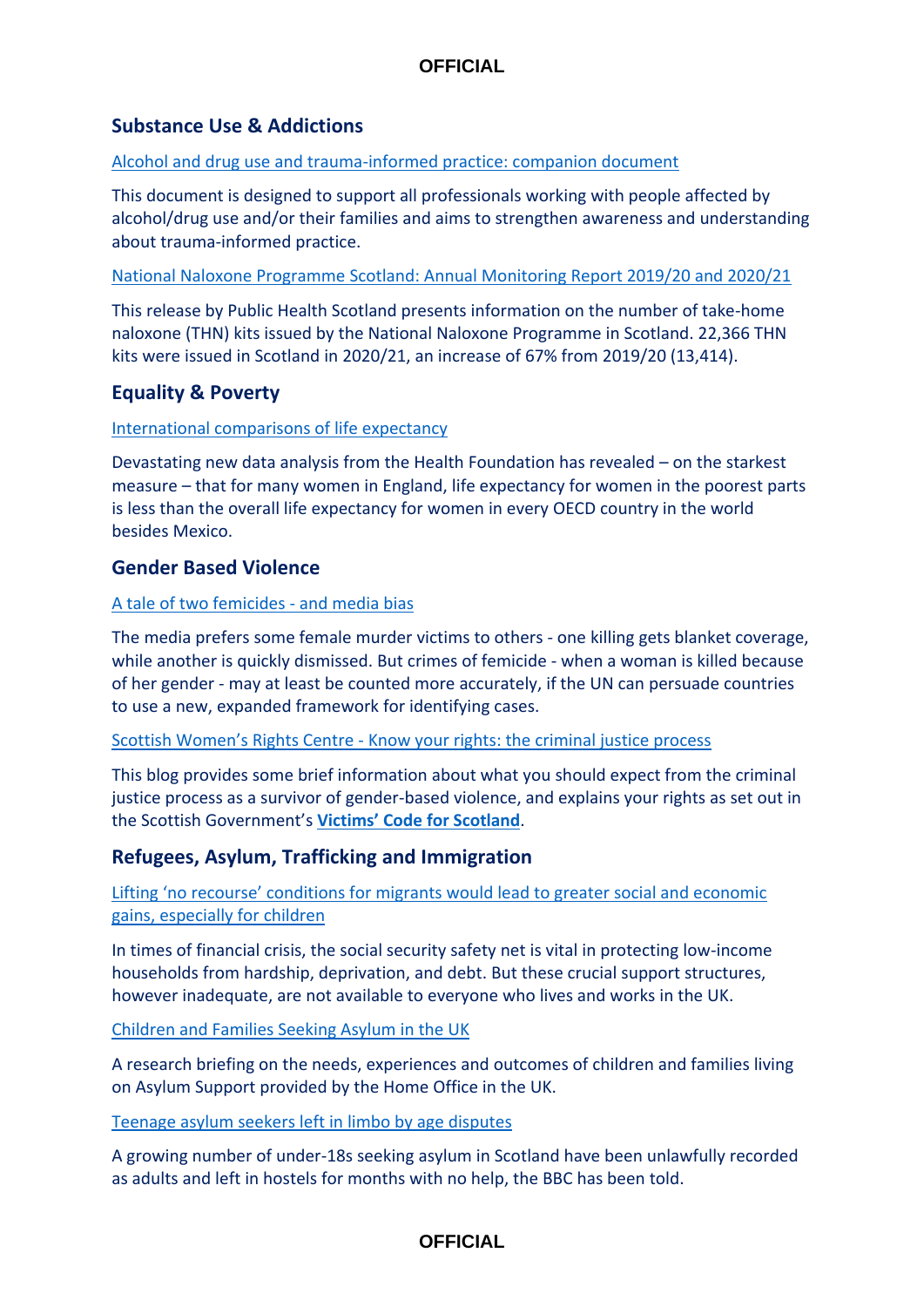# **Crime, Justice & Prisons**

#### [Improving victims' experiences of the justice system: consultation](https://consult.gov.scot/justice/victimsconsultation/)

The Scottish Government's consultation supports delivery of their commitment to empower and protect victims of crime through improving justice services, as set out in the [Programme for Government 2021-22,](https://www.gov.scot/programme-for-government/) and takes forward the work of the [Victims](https://www.gov.scot/groups/victims-taskforce/)  [Taskforce](https://www.gov.scot/groups/victims-taskforce/) and recommendations from [Lady Dorrian's Review of the management of sexual](https://www.scotcourts.gov.uk/docs/default-source/default-document-library/reports-and-data/Improving-the-management-of-Sexual-Offence-Cases.pdf?sfvrsn=6)  [offence cases](https://www.scotcourts.gov.uk/docs/default-source/default-document-library/reports-and-data/Improving-the-management-of-Sexual-Offence-Cases.pdf?sfvrsn=6) which do, or may, require a legislative underpinning. Closes 5 August 2022.

[Concerns over closure](https://app.scotsman.com/2022/04/05/concerns-over-closure-of-140-police-stations-in-scotland-since-2013/content.html) of 140 police stations in Scotland since 2013

Concerns have been raised over new analysis showing 140 dedicated police stations and offices have been shut since Police Scotland was created in 2013.

# **Online & Financial Harm**

#### [Internet Watch Foundation Annual Report 2021](https://www.iwf.org.uk/about-us/who-we-are/annual-report-2021/)

Internet Watch Foundations' annual report, which presents the latest global data on the identification, hosting, distribution and removal of child sexual abuse images and videos.

#### [New WhatsApp Support Scam](https://wabetainfo.com/fake-whatsapp-accounts-are-posing-as-whatsapp-support/#more-13335)

WhatsApp users are being warned to be wary of a new scam where fraudulent accounts pose as WhatsApp Support in an attempt to encourage users to provide their personal and account details.

WhatsApp will not message to ask for details about your credit card or information such as login codes or two-step verification PIN. It is a free app and will never ask for money or confidential information to avoid terminating accounts.

# **Social Care & Practice**

[Implementation of the Making Safeguarding Personal Approach to Strengths-Based Adult](https://doi.org/10.1093/bjsw/bcac076)  [Social Care: Systematic Review of Qualitative Research Evidence](https://doi.org/10.1093/bjsw/bcac076)

This article presents a synthesis of seven studies that examined Making Safeguarding Personal (MSP).

[Support Provided or Funded by Health and Social Care Partnerships in Scotland 2019/20 -](https://publichealthscotland.scot/publications/insights-in-social-care-statistics-for-scotland/insights-in-social-care-statistics-for-scotland-support-provided-or-funded-by-health-and-social-care-partnerships-in-scotland-201920-202021/) [2020/21](https://publichealthscotland.scot/publications/insights-in-social-care-statistics-for-scotland/insights-in-social-care-statistics-for-scotland-support-provided-or-funded-by-health-and-social-care-partnerships-in-scotland-201920-202021/)

A statistical summary that provides information on people receiving social care support and services in Scotland across financial years 2019/20 and 2020/21.

[IRISS new online course: Ethical commissioning in social care](https://courses.iriss.org.uk/group/2)

The course provides staff with tools and resources to help apply ethical principles to the planning and purchase of adult social care and support services. lf you are looking to build your knowledge on commissioning and procurement, the course unpacks background policy, definitions, and contains a range of practical exercises and resources to get you started.